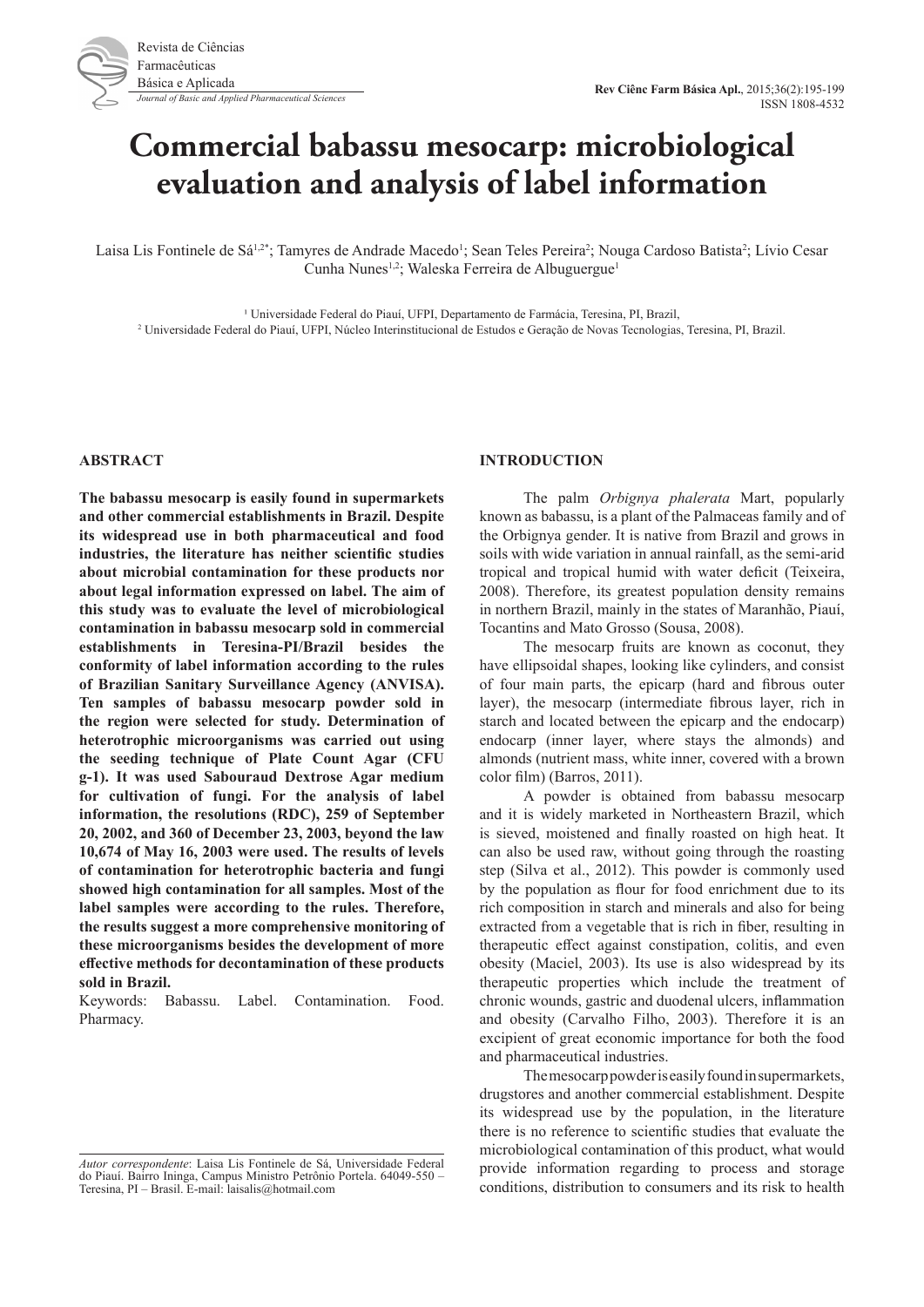(Chisté et al., 2007). Marketed as a food product exempt of registration, this product must follow the laws regarding to food security and nutritional information, since all packed food must be in accordance with the legal requirements of Brazilian Agency for Sanitary Surveillance (ANVISA), as a condition to have their marketing authorized (Silva & Dutra, 2011).

Thus this study aimed to assess the level of microbiological contamination of babassu mesocarp sold in commercial establishments in Teresina-PI, Brazil, and to verify the conformity of label information according to rules of Brazilian Agency for Sanitary Surveillance.

# **MATERIALS AND METHODS**

#### *Mesocarp samples*

This study was conducted from May to December 2012. Initially, a screening was performed on the diversity of brands of babassu mesocarp sold in supermarkets, drugstores and grocery stores in the city of Teresina (Piauí, Brazil). Four brands with more representativity in local market and sold in all establishments researched, were selected for analysis. Thus, were collected in two supermarkets, one drugstore and one grocery store. For each brand two or three lots were analyzed, totaling ten. All the samples did not pass the expiration date, and were able to be tested for microbiological quality. Microbiological analyzes were performed at the Laboratory of Food Microbiology of Federal University of Piauí. In the laboratory, each sample was enumerated (1 to 10) and the microbiological and label information analyses were done as described in the next topics.

#### *Microbiological Evaluation*

Aseptically, 25 g of each sample was weighed and then transferred to a beaker containing 225 ml of 0.1% saline solution previously prepared. Then, subsequent dilutions were made for the analysis of each sample. The samples were diluted to  $10^{-1}$  to  $10^{-5}$  (for count of bacteria, yeasts and molds).

Determination of heterotrophic microorganisms for bacterial counts (CFU g-1) was carried out using the seeding technique known as Plate Count Agar (PCA). In this, in each sterile Petri dish were added 12 ml of PCA medium. From each of the five mesocarp dilutions (10-  $1$  to  $10^{-5}$ ) were removed 0.1 ml for inoculation in plates with a Drigalski spatula. The plates were incubated in an inverted position oven at 37ºC for 48 h (Silva et al., 2010). The method of Silva et al. (2010) was carried out for the fungi counts, with Sabouraud Dextrose Agar medium (AS). 12 ml of AS medium were used to each plate and 0.1 ml of each dilution were added, as described in the previous methodology. The plates were incubated oven at 25 ºC for 07 days. After the incubation period, the count of colonies was done with the results expressed as colony-forming units per gram  $(CFU/g)$  for both culture media (Silva et al., 2010).

# *Analysis of label information*

The analysis of label information were done according to the resolutions of ANVISA (RDC), 259 of September 20, 2002, and 360 of December 23, 2003, beyond the law 10,674 of May 16, 2003. It was observed the presence of the required information (trade name, list of ingredients, net content, identifying the source and batch, expiry and conservation mode), useful information (phone, email or website and mailbox) and the presence of the term "contains gluten" or "does not contain gluten" as needed.

## **RESULTS**

The results for microbiological analyses are shown in Table 1. The babassu mesocarp samples showed high contamination with values ranging from  $4.5 \times 10^4$  to  $4.3$ x 10<sup>7</sup>CFU/g for heterotrophic bacteria and 10 to 4.8 x 10<sup>7</sup> CFU/g for fungi.

TABLE 1 – Results of microbiological evaluation for heterotrophic bacteria and fungi in samples from powder of babassu mesocarp.

| <b>Sample</b>  | $CFU$ $g^{-1}$<br>Heterotrophic bacteria | $CFUg^{-1}$<br>Fungi |
|----------------|------------------------------------------|----------------------|
| A <sup>1</sup> | $8.8 \times 10^{4}$                      | 9.6x104              |
| A <sup>2</sup> | 4.5x104                                  | $1.45x10^{5}$        |
| $A^3$          | $6.08x$ 10 <sup>5</sup>                  | $7.04x10^{5}$        |
| A <sup>4</sup> | $4.3 \times 10^{7}$                      | $2.9x10^{6}$         |
| $A^5$          | $3.6 \times 10^{7}$                      | $7x10^3$             |
| A <sup>6</sup> | $4.5x10^{5}$                             | $4.8 \times 10^{7}$  |
| $A^7$          | $1.6 \times 10^{6}$                      | $1.62x\ 10^6$        |
| $A^8$          | 2.5x 10 <sup>6</sup>                     | 1.84x107             |
| $A^9$          | $2.04x10^{7}$                            | 1.9x10 <sup>4</sup>  |
| $A^{10}$       | $1.33 \times 10^7$                       | 10                   |

Regarding the analyses of label information, some mandatory items were found according to a specific resolution (RDC number 259, of September, 2002, ANVISA). These items and the quantitative results found for each sample analyzed are shown in Figure 1.

FIGURE 1 - Percentages of labels that agree with Resolution RDC number 259/2002 about the mandatory information.

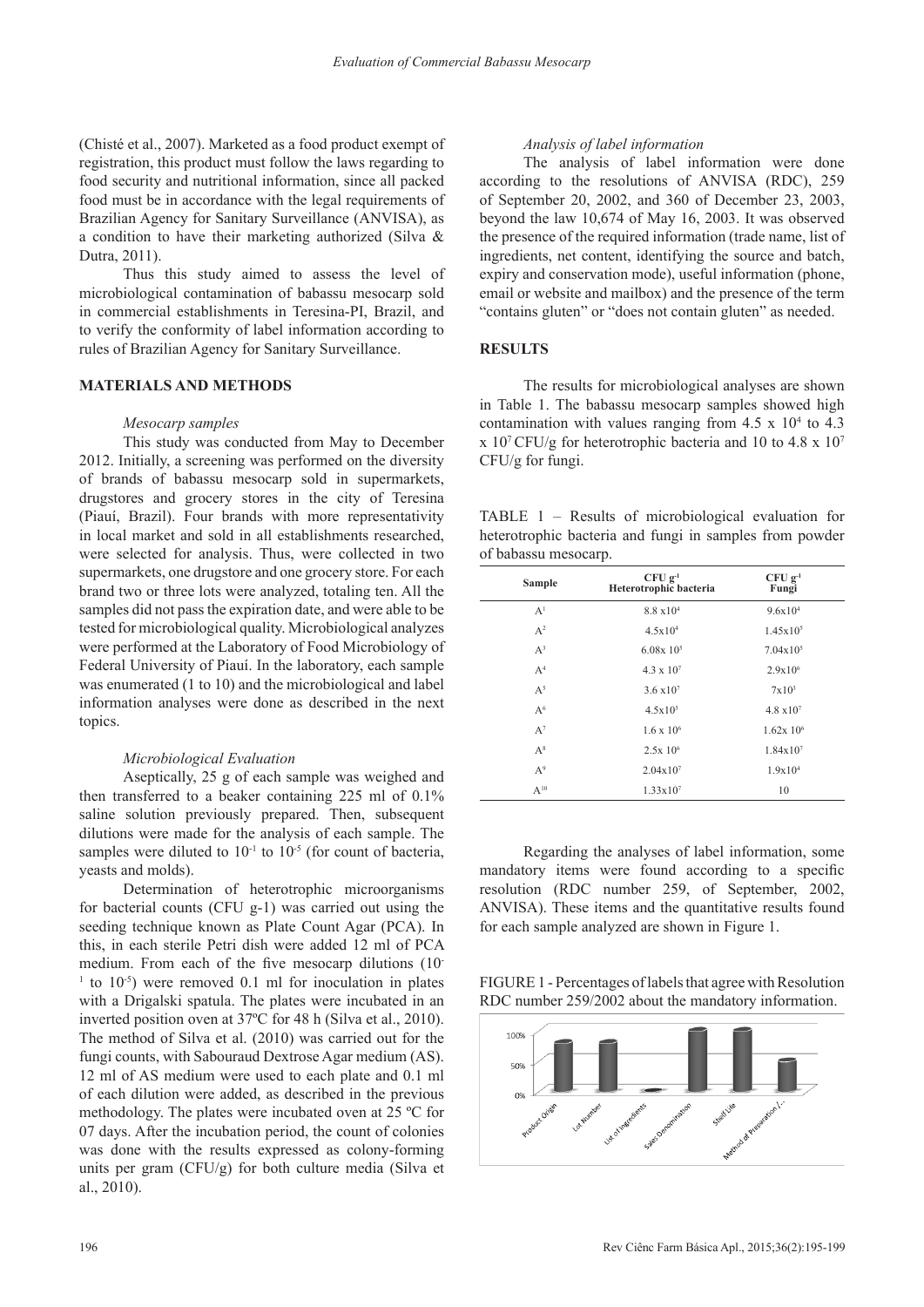## **DISCUSSION**

The babassu mesocarp is a product marketed as a food without functional properties. Therefore, it is classified in the food category for registration at ANVISA. Thus, the requirements for the sale are greatly reduced, making the practice easier and with poor supervision.

Since it is a food rich in starch is classified as 'flours, starches and cornmeal' according to RDC number 12 of 02 January 2001, ANVISA. This resolution establishes the microbiological standards for food, separating them into categories with different requirements. For the category that includes mesocarp, there are neither limits for the Standard Plate Count (SPC), nor for heterotrophic bacteria nor for fungi and molds.

The results for microbiological analyses of the collected samples showed high contamination, which confirms the lack of concern by producers about microbial load onto the final product. Even with the lack of concern about the final product, this does not invalidate their marketing, what justify this behavior.

However, the presence of bacteria and fungi, especially in food, can accelerate its deterioration, thereby reducing its nutritional value, altering its organoleptic properties and becoming a public health problem in most of the cases. In this way, although the babassu mesocarp flour does not have contamination parameters for bacteria and fungi, it should be monitored with more control and oversight to avoid health problems. According to Vecchia and Castillos-Strong (2007) this monitoring aims to eliminate any possibility of contamination, mainly fungal toxin producers, since they may affect the quality of food causing serious problems to public health.

The babassu mesocarp is a product used in large proportion because its therapeutic properties, what leads to concern about the influence of this large microbial load, mainly in debilitated consumers by the presence of some pathology or another reason.

If the babassu mesocarp were considered as a phytotherapy product the rules would be different. According to Resolution RDC number 48 of March 16, 2004, of ANVISA, which deals with phytotherapy contamination, besides the Brazilian (2010) and American (2005) pharmacopoeias, which established specifications for herbal products for oral use, that must have a limit of 103 CFU/g or ml for aerobic bacteria and 102 CFU/g or ml for fungi. Therefore if the samples of babassu mesocarp would follow the standards for phytotherapy, all samples analyzed would be reproved for consumption.

Besides the concern about the hygienic quality of the product, the label information available to the consumer should guide him to the quality and quantity of nutritional constituents ingested and should contribute to the promotion of appropriate food choices, working as a tool for nutritional education. The aim of food labeling is the better understanding by consumers about the importance of that product. This importance reinforces the need of control by the competent organizations and the need of commitment by food industry to provide quality to the declared information (Grandi & Rossi, 2010).

The definition of labeling is given by the Resolution RDC number 259, of September 2002, ANVISA, which establishes technical standards for labeling of packed food. According to it the labeling is defined as any inscription, legend, image, graphic or descriptive matter, written, printed, stamped, embossed, lithographed or glued on the food package.

In this label some mandatory items must be present, according to the same resolution. These mandatory items include 'product origin', 'lot number', 'list of ingredients', 'sale denomination', 'shelf life' and 'method of preparation/ instructions'.

Relative to the items 'product origin' and 'lot number', 80% of all samples were in agreement with the specifications (Figure 1). According to the Guidance Manual for Consumers the 'lot number' is part of the production control and if there is any problem with the product on the market, it could be collected or analyzed by the lot to which it belongs (traceability) (Brasília, 2005). Thus the absence of this identification remits to the absence of quality assurance.

For the 'list of ingredients', the babassu mesocarp is a single-ingredient product so it is not necessary the accordance to this rule. Regarding to the item 'sale denomination', 100% of the samples were in accordance to the law, showing the term 'babassu mesocarp'. Within this designation the inclusion of additional word or phrases to avoid the mistake by consumers, with respect to the nature and physical condition of the food, is optional. 50% of analyzed samples contained additional phrases such as '100% natural' or 'the babassu coconut'.

All the samples showed the term 'shelf life' with the correct date, meantime, only 50% of the samples were adequate to the item 'method of preparation/instructions', the others did not show this information.

Another requirement is on RDC number 360, December, 2003, ANVISA. It talks about the mandatory nutrition labeling that applies to foods produced or marketed, whatever its origin, packed in the absence of the client and ready to be offered to the consumer, which includes the babassu mesocarp. 80% of the samples were adequate and 20% did not bring any kind of nutritional information.

As previously showed, food have fewer rules than medications for marketing even for microbiological contamination or label information. However the babassu mesocarp is widely used due to its therapeutic properties plus it is becoming a potential excipient for pharmaceutical industry. So, selling it only considering its nutritional properties could result in some mistakes and health problems.

Another mandatory requirement came up with the Federal Law number 10,674 of 2003, in which the term "gluten-free" or "contains gluten" when needed, is required.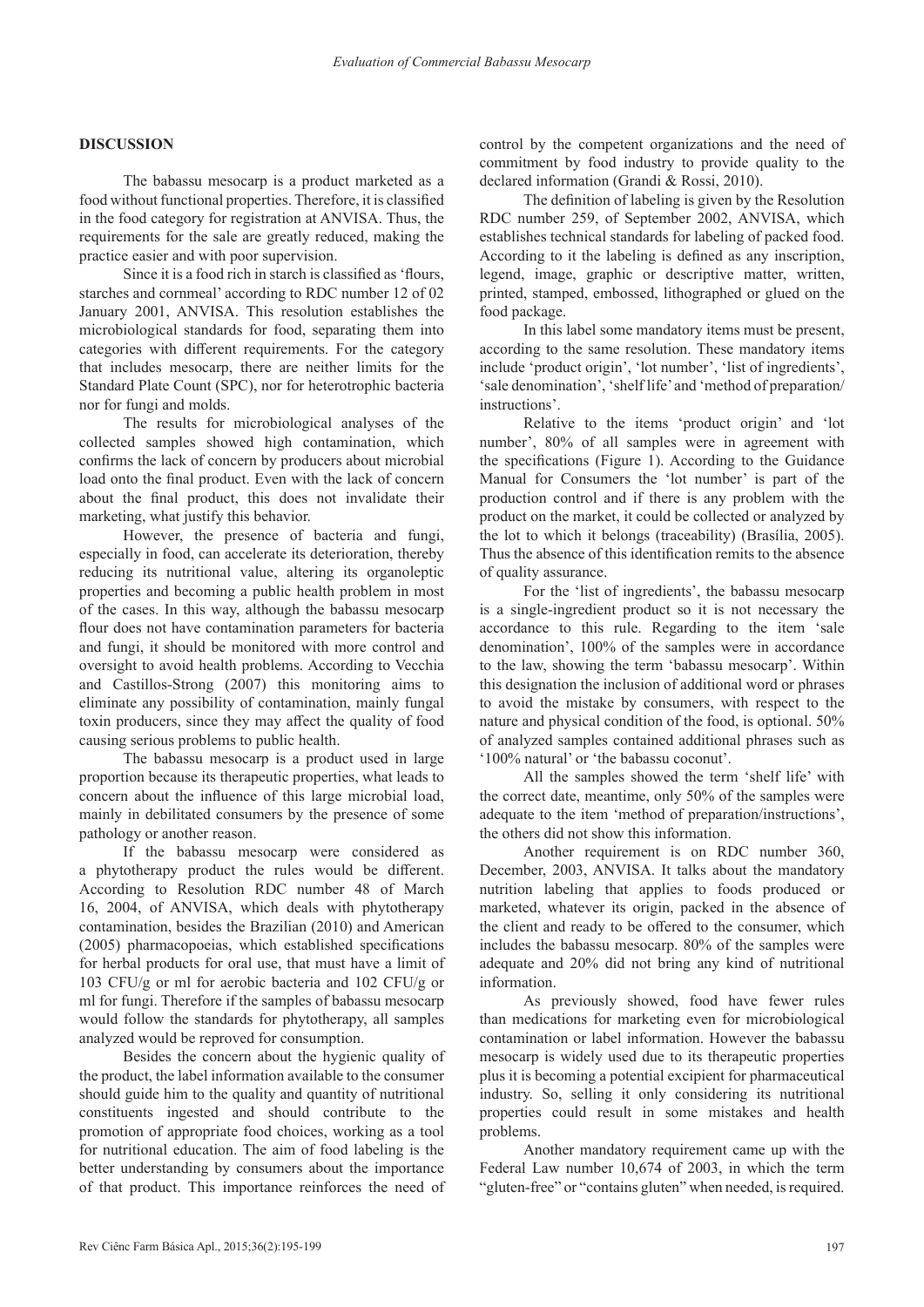Since depending on the treatment of the mesocarp, it may or may not contain this ingredient, so one of this information will be necessary. These phrases should be written with emphasis and easily read as a measure for celiac disease prevention. All analyzed labels in the study presented this information highlighted suggesting the prevalence of products with this ingredient, which cannot be guaranteed due to reduced sample size.

Even the few requirements relating to the marketing of babassu mesocarp powder, there are still nonconformities in some products available on the market. The absence of similar studies with larger samples precludes statistical comparison however the results already indicate the need for greater care related to the sale of this product.

# **CONCLUSION**

The presence of microorganisms related to hygienic conditions demonstrates the need for actions that ensure the quality and safety of this type of product. It is very important to have a more comprehensive monitoring related to these microorganisms since the Brazilian legislation does not define any parameter for check the maximum limit in food. The labeling of babassu mesocarp flour marketed in Teresina-PI was mostly presented according to the requirements however for samples that were not, it is suggested the need for inspections by the competent institutions.

#### **RESUMO**

# *Mesocarpo de babaçu comercial: avaliação microbiológica e análise de rótulos*

**O mesocarpo de babaçu é encontrado facilmente em supermercados e em outros estabelecimentos comercias e apesar de sua ampla utilização, tanto na indústria farmacêutica e de alimentos, na literatura não há trabalhos científicos que avaliem sua contaminação microbiológica ou informações legais necessárias para rótulos. O objetivo do estudo foi avaliar o nível de contaminação microbiológica do mesocarpo de babaçu, vendidos no comércio de Teresina-PI, bem como verificar a conformidade das informações dos rótulos com as normas da Agencia de Vigilância Sanitária (ANVISA). Foram selecionadas dez amostras do pó comercializadas no mercado regional. Para a determinação de microrganismos heterotróficos foi realizada a técnica de semeadura utilizando o meio Plate Count Agar, para fungos, utilizou-se o meio Sabouraud Dextrose Ágar e para a avaliação dos rótulos tomaram-se como base as resoluções, RDC 259, de 20/09/2002, RDC 360, de 23/12/2003, e a Lei nº10.674, de 16/05/2003. Os resultados dos índices de contaminação para bactérias heterotróficas e fungos mostraram-se bastante elevados. Quanto à rotulagem, a maioria das amostras estava de acordo com as regras. Com os resultados obtidos** 

**sugere-se um monitoramento mais abrangente desses microrganismos além do desenvolvimento de métodos de descontaminação mais efetivos para esses produtos comercializados no Brasil.**

Palavras-chave: Babaçu. Rótulos. Contaminação. Alimentos. Farmácia.

## **REFERENCES**

Barros IC. Avaliação Biofarmacotécnica de potencial excipiente farmacêutico: pó de mesocarpo de babaçu (*Orbignya phalerata* Mart). [Dissertação]. Teresina: Universidade Federal do Piauí; 2011. 93p.

Agência Nacional de Vigilância Sanitária. Resolução n.12: Aprova o Regulamento Técnico sobre padrões microbiológicos para alimentos. [Resolução]. Brasília: Diário Oficial da República Federativa do Brasil; 2001;

Agência Nacional de Vigilância Sanitária. Resolução n.48: Dispõe sobre o registro de medicamentos fitoterápicos. [Resolução]. Brasília: Diário Oficial da República Federativa do Brasil, 2004;

Agência Nacional de Vigilância Sanitária. Resolução n.259: Regulamento técnico para rotulagem de alimentos embalados. [Resolução]. Brasília: Diário Oficial da República Federativa do Brasil; 2002;

Agência Nacional de Vigilância Sanitária. Resolução n.360: Regulamento técnico sobre rotulagem nutricional de alimentos embalados. [Resolução]. Brasília: Diário Oficial da República Federativa do Brasil; 2003;

Agência Nacional de Vigilância Sanitária. Rotulagem nutricional obrigatória: manual de orientação aos Consumidores. Brasília: Ministério da Saúde, Agência Nacional de Vigilância Sanitária; 2005. 17p.

Carvalho Filho CJ. Influência das dietas rica em carboidrato sobre a produção de anticorpos auto-reativos em camundongos. [Dissertação]. São Luiz: Universidade Federal do Maranhão; 2003. 63p.

Chisté RC, Cohen KO, Mathias EA, Ramo, A, Júnior AGA. Estudo das propriedades físico-químicas e microbiológicas no processamento da farinha de mandioca do grupo d'água. Ciênc Tecnol Aliment. 2007;27(2):787-92;

Grandi AZ, Rossi DA. Avaliação dos itens obrigatórios na rotulagem nutricional de produtos lácteos fermentados. Rev Inst Adolfo Lutz. 2010;1:62-8.

Maciel AMT. Caracterização nutricional do mesocarpo de babaçu (*Orbignya phalerata* mart.) nos municípios de Arari, Esperantinópolis e Pinheiro. [Dissertação]. São Luiz: Universidade Estadual do Maranhão; 2003.

Silva N, Junqueira VCA, Silveira NF. Manual de métodos de análises microbiológicas de alimentos. 4ª ed. São Paulo: Livraria Varela; 2010. 624 p.